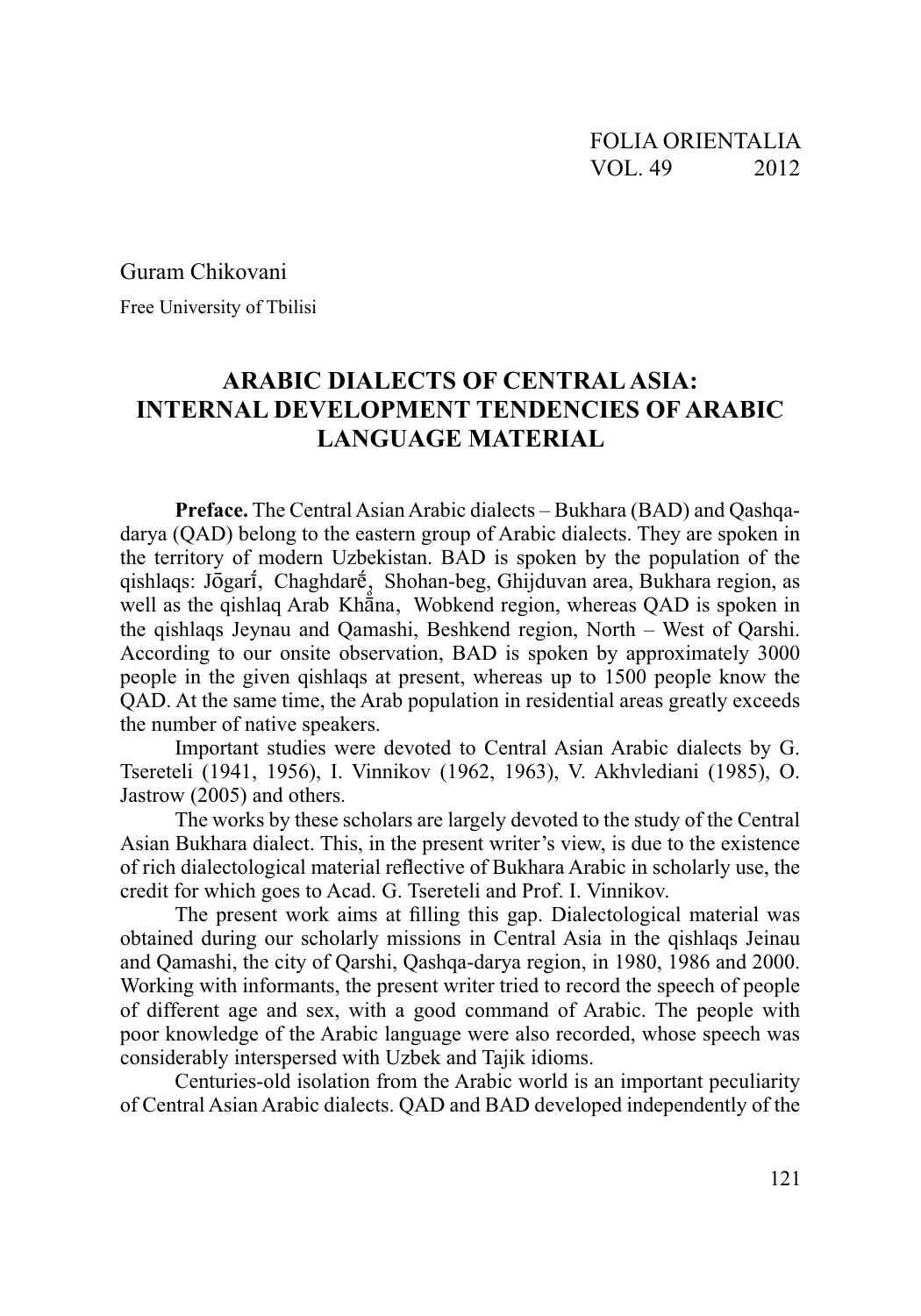Arabic world, torn from their native linguistic environment, over a long period of time. A significant linguistic picture has resulted from the development of Arabic dialects in the non-identical linguistic environment, when they co-existed, being in linguistic contact with the Indo-European (Tajik, Dari) and Turkic (Uzbek, Turkmen) languages over centuries. This favored the development of triglossia in Central Asia – nowadays the majority of the population of Bukhara and Qashqadarya regions speaks and makes wide use of the Tajik and Uzbek languages, along with their native Arabic. It should also be noted that of the non-native languages, Bukhara Arabs speak Tajik more fluently, whereas Qashqa-darya Arabs use Uzbek with more fluency. Historical, geographic, social and other extra linguistic factors played an important role in the development of Central Asian Arabic dialects and they are taken into account in the program of research into these dialects

The complex study of the Central Asian Arabic dialects takes the following directions:

I. The oldest phonological, grammatical and lexical features of Arabic language, preserved in the dialects, - important from the prospect of the history of Arabic and, in general, Semitic languages.

II. Internal development tendencies of Arabic language material isolated from the Arab World Arabic Dialects.

III. Development of linguistic peculiarities as a result of contacts with non-kindred Indo-European and Turkic languages.

IV. The role of extra linguistic factors in the development of Central Asian Arabic Dialects.

Central Asian Arabic dialects contain extremely wealthy materials for the study of the tendencies of the development of Semitic languages. Below are given some linguistic peculiarities of QAD and BAD important from the point of view of the historical morphology of Arabic language and internal development tendencies of Arabic linguistic material.

The Root. It is typical for the root structure of nouns and verbs to have a tendency to restore three consonants: ke avbar  $\leq$  ke 'abar - "he lived", rowd  $\leq$  $r\bar{o}d < 'ard - ''ground''$ :

kāin ma kāin fī qadīmi waxt esqe zamon fad boy ke avbar.

"Once upon a time there lived one Bey in old times".

hat pošo ki-sor, i had abü rowden pošova insoir i-hankit šesoniva misor. "When he became a Pasha, in his father's country was famine".

Indicative Pronoun. The following indicative pronouns in BAD: had, hadi, hat, hālān may have Syrian origins. The adequate form of hālān  $(<$  Syr. hālēn) in Literary Arabic is ha'ulā'i. Rarely we find beside hal the form han. We find the existence of hal as a demonstrative pronoun in Central Asian Arabic very important in Arabic, generally from the viewpoint of establishing the definite article genesis.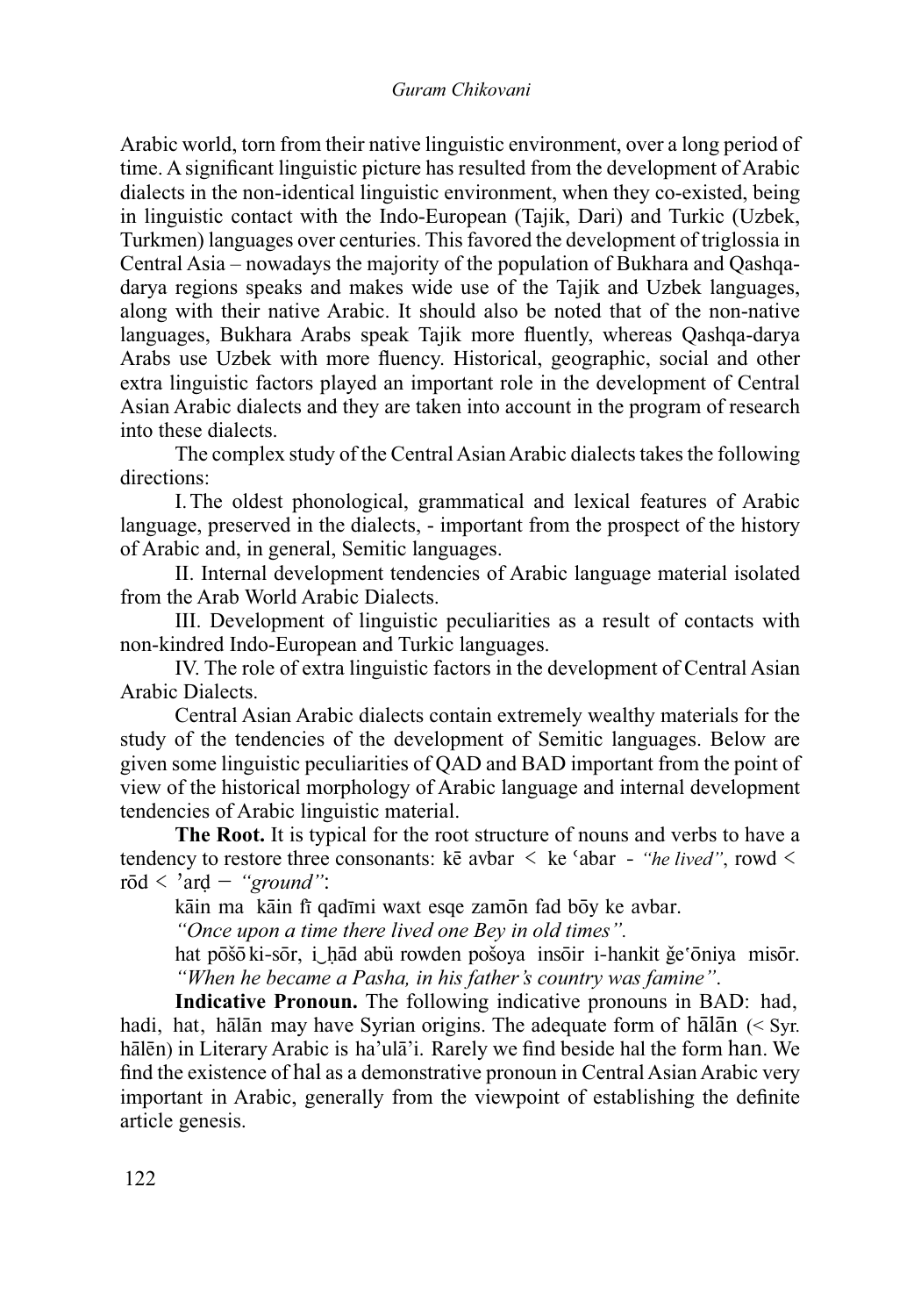The old Syrian or Jacobite (West Syrian) forms are: hana, hade, halen, hānūn (comp. Arab. hāda, hādihi, ha'ulā'i, dālika). In Bukhara Dialect we have haw (comp. dālika) and hānēn (comp. tilka). The demonstrative pronouns had, hadi, hat, hal/han represent changed forms of the adequate Syrian pronouns.

We can suppose that the existence of original Syrian forms in Bukhara dialect, as well as in other Arabic dialects (for example in Syrian Arab dialects), is a result of language interactions in the early period of development of Arabic dialects, when Arabic language integrated with local languages and created Arabic dialects. Therefore such dialects represent the speech of non-Arabs. Many people accepted and made it their own Arabic, but also maintained forms from their pre-existent native language.

Arab Dialects were born and were developing in two directions. If Bedouin speech of the Arabian Desert and neighboring lands represents the next step of language development for the pre-Islamic population, then the dialects of Iraq, Syria, Palestine and Egypt, as well as of other places of Eastern Arab population, represent a result of mix of old Arabic dialects with local languages due to Arab conquests.

Consequently, it is possible, that the Arabs who settled in Central Asia brought forms of demonstrative pronouns typical of Syrian (Aramaic), which was functional in their dialects.

**Personal Pronouns.** The following are the independent personal pronouns in QAD:

Singular: 3 m. haw/zōk, 3 f. hay/zīka; 2 m. inta, 2 f. inti; 1 anā.

Plural: 3 m. ziklōn/ziklonāt/zōkāt, 3 f. ziklānna; 2 m. intū/intuwāt, 2 f. intínna: 1 nahna/nahnāt.

In the  $3<sup>rd</sup>$  person sing, and pl., also in the  $2<sup>nd</sup>$  and  $1<sup>st</sup>$  persons pl. there are the following parallel forms: haw/zōk sing. m. hay/zīka sing. f., ziklōn/ziklōnāt/ zōkāt pl. m., intū/intuwāt pl. m., nahna/nahnāt pl.

The functional frequency of haw/hay (sing.  $3<sup>rd</sup>$  person) is very low. These forms appear in the dialect mostly with the negative particle ma<sub>r</sub> ma-haw, mahay. Usually in the dialect we have zōk/zīka in sing. 3<sup>rd</sup> person. As for plural, 3<sup>rd</sup> person, we have three forms: ziklon, ziklonāt, zokāt. ziklonāt is formed by means of the double plural (ziklon  $+$  at). As for zonality it is formed by adding the plural marker at to the singular form of the 3<sup>rd</sup> person zok.

In the first person we have the alternation of nahna with nahnat, where nahnat is a double form of plural. In QAD, functional frequency of this form is very high.

**Formation of Plural.** The plural in the OAD is formed mainly with the suffix - at. This rule applies both to fem. and masc. nouns. Rarely, to build plurals, masc. nouns take the suffix -in, and fem. nouns - the suffix yam or am: hamrayam

- "gold coins" (Chikovani 2006-2007: 32). Broken plural forms: imtār - "rains"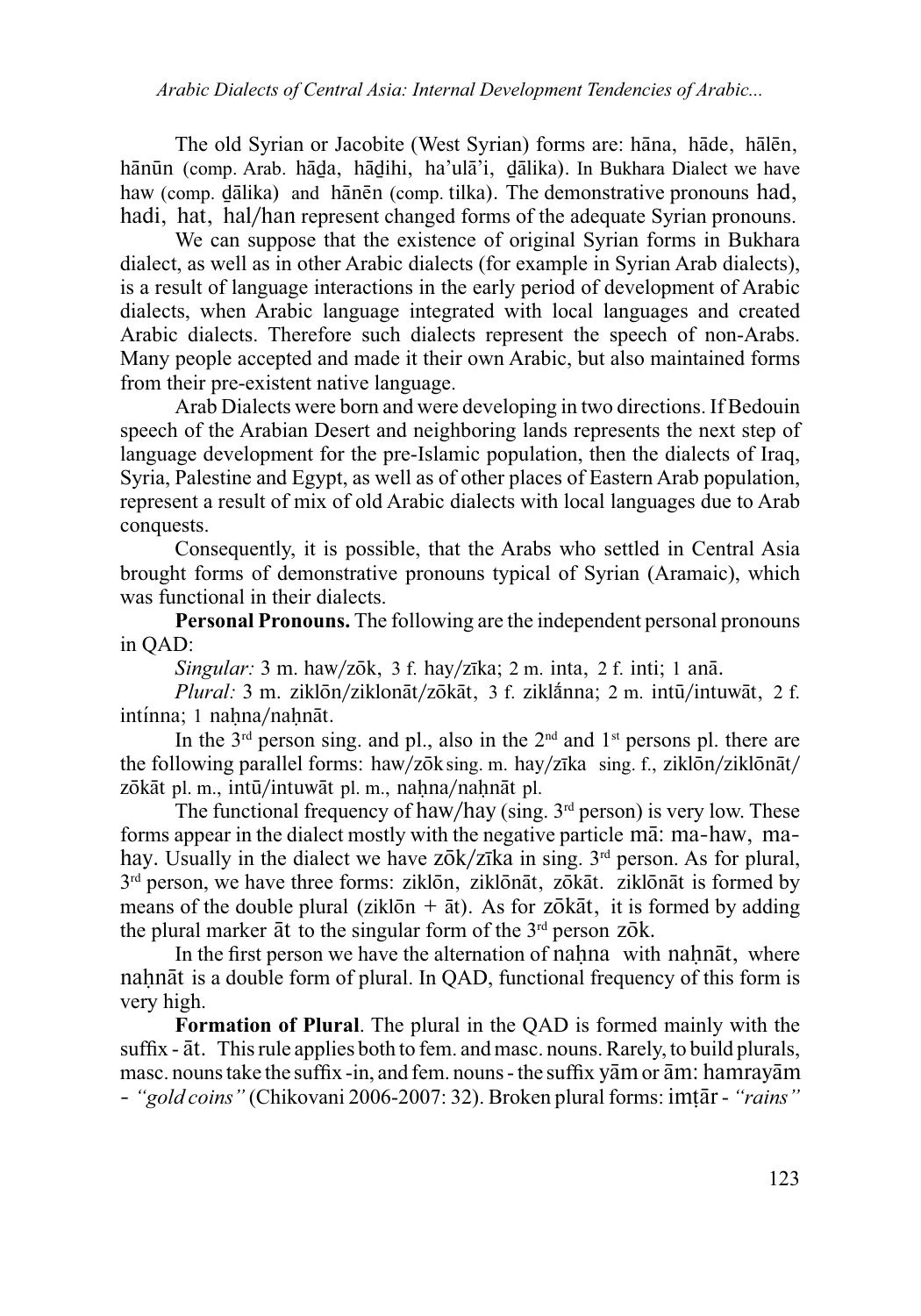are also preserved in the dialect. The double plural is characteristic too: farasinat - "horses", imtārāt - "rains".

In many cases the forms of broken plurals have the meaning of singulars: suhūr – "sons-in-law". A number of broken plural forms in the Classical Arabic are used in singular as well. Among them are fu'ūl/fu'ul and fi'al constructions, which are present in Central Asian as well. The abovementioned examples from Central Asian Arabic clearly show that in literary Arabic the forms of broken plural with plural connotation, such 'iyal - "sons", qubur - "graves" and suhur - "sons-in-law" carry singular meanings in dialect. We can suppose that Central Asian Arabic reflects the old case with regards to development of the language. According to the presenting material we can assume that forms  $C_1 \mu C_2 \bar{\mu} C_3$  $C_1 \mu C_2 \mu C_3$  and  $C_1 \bar{C}_2 a C_3$  initially express the singular form and gained the Plural meaning in the following stage of the language development process.

Forms with the endings - in/in are widespread in BAD, they are found between the modifier and the modified, constituting a certain linking element. For instance: kalbin kbir - "big dog", such nunation is typical of the Qashqadarya dialect as well: hoitin ğdīd - "new house".

Reflexive Pronoun. The word ruh - "soul" is used as a reflexive pronoun with the particle  $ab/b < bi$ :  $abr\bar{u}h$ i/ibr $\bar{u}h$ i - "he/himself",  $abr\bar{u}h$ na/ibr $\bar{u}h$ na -"we/ourselves". In QAD between the particle bi (b) and rūh (rāha) appears d: budrāha - "*he himself*":

i šeināu šayboni ademiāt kisīr hast, budrāha 'arab.

"There are a lot of Shayban people in Jeinau. They are themselves [himself] Arabs".

nahnāt ib-rūhna 'amal hamikiya insu. "We are doing the work like this".

**Derivative Forms.** There are all derivative forms from the second to the tenth, with the exception of the ninth. Activity, intensity, direction, conative, causative and the meaning of the passive voice are conveyed by the means of the derivative forms. At the same time the derivative forms are not formed from any verb. The forms attested in BAD and QAD do reflect the linguistic potential of word building rather than of form building. A similar tendency is characteristic of other Arabic dialects as well.

The fourth form in Central Asian Arabic, which is rarely encountered in Arabic dialects, appears in the shape of anta  $\langle a \rangle$  a'ta (comp. Syriac anta, Iraqi anta: boy binta ma nta - "The Bey did not give his daughter", tōgir i\_zōka māl kisīr anța  $-$  "The merchant gave him a lot of money (merchandise)".

The tendency towards the disappearance of the distinction between long and short vowels is noticeable in QAD. This brings about the overlapping of the second and third forms on the one hand and of the fifth and sixth forms on the other. There are also cases of conveying by one verbal form the lexical meanings of the paired forms. The number of such cases in the dialect is gradually increasing, e. g.: 'ayyan  $-$  I.; "established"; 2. "looked at (smb., smth.)", takatteb  $-$  I. "to align in columns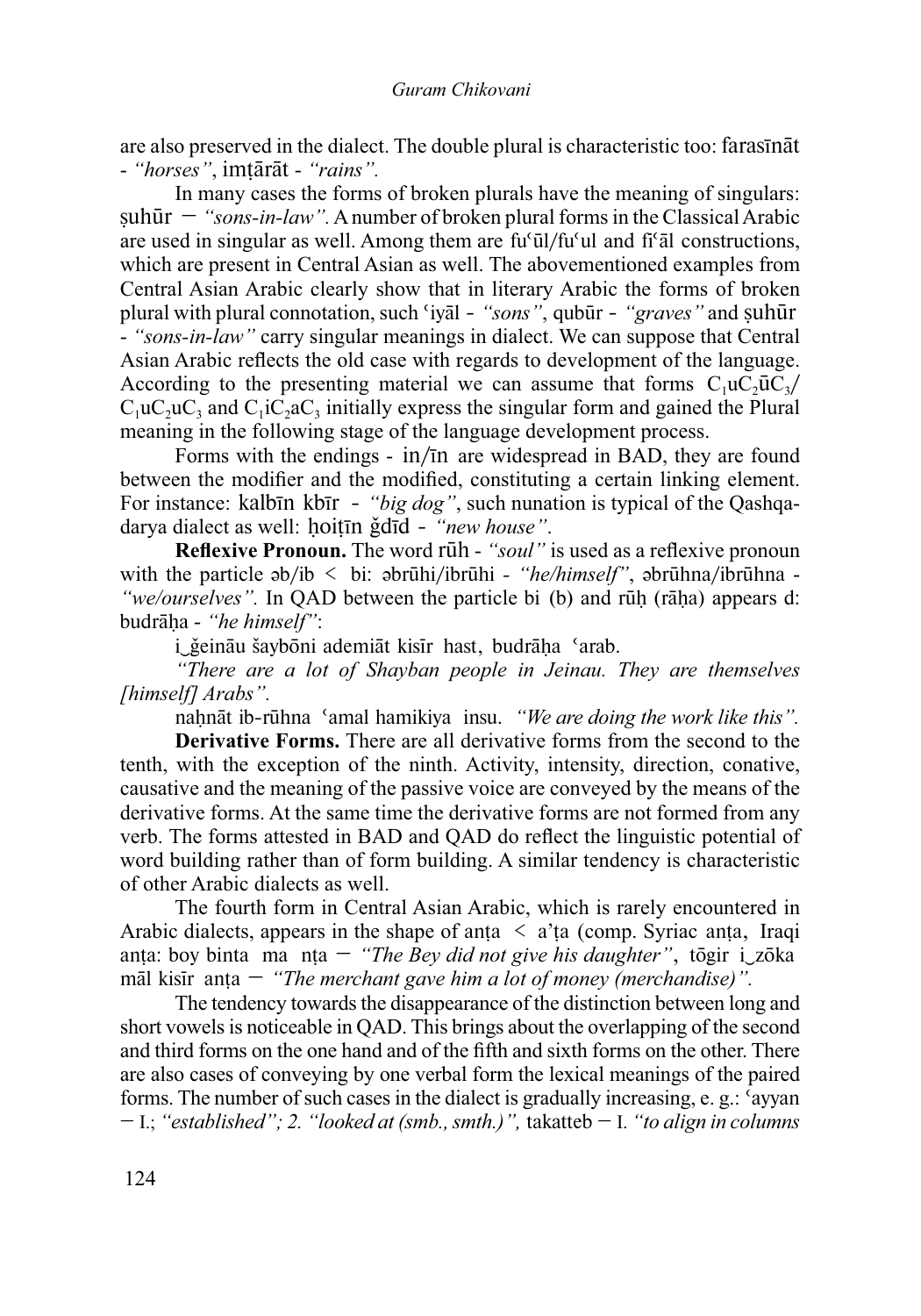*(oneself-with)*", comp. amir timur 'aser fadhat alf 'askar takatteb – "Timur Lenk *aligned eleven thousand warriors (in columns)"; 2."Kept correspondence with".* Nevertheless the second and third forms and the fifth and sixth forms are attested in the QAD. As the analysis clarifies, in such cases mostly such forms occur for which in the literary Arabic language it is impossible to find phonetically close morphological formations, e.g.: <sup>Y</sup>azzal (II) - "*separated fighting persons*", faxer (III) - "was proud", tafattam (V) - "learnt smth."; ta'arak (VI) - "quarreled", "fought". As already noted, the enumerated verbs in the literary Arabic language are not represented respectively in the third, second, sixth and fifth forms. It should be noted here that the presence of long vowels in verbal forms and also in other Arabic words in QAD is probably due to various factors. The most important among them, in the author's view, is the accent. The tendency towards preserving the traditional pronunciation of Arabic words, which unconsciously is conveyed through generations, is also to be taken into account.

At the same time "the Iranian and Turkic influence have enriched the language quite considerably and lifted it far above the ordinary Arabic dialect  $type$ "... (Jastrow 2005: 137).

The Verbal Particle m/mi in BAD. The formation of the imperfect verbs in BAD differs from QAD by using the verbal particle m/mi. We have similar particles b, m in Egyptian, Palestinian and Syrian dialects. The etymology of this particle maybe related with Arabic particle bi. In Bukhara dialect the presence of article mi in imperfective forms may be related with the influence of Persian mi as well. But it seems doubtful that such grammatical borrowing has taken place as the result of linguistic contacts between Tajik and Arabic dialect. In Persian this mi particle is used with the verb forms not only in present, but also in past (Tsereteli 1941: 141). As for BAD, the mentioned particle is used in the forms of imperfect and it is more acceptable to be explained on the basis of the internal development of Arabic dialect. It may be supposed that the particle  $m/mi$  was in use by the Arabs of Bukhara region when they came to Central Asia. Examples:

- fad waxt misor, dük 'iyal gidamu milimihun  $-$  muqul: - ana qaribiya men dunia ma'ber.

"The time has passed [and] he is calling his kids saying to them: "I will *pass away from this world soon".*

- anā ileykum fat naģzia masu himil mantikum.

"I'll give you enough [of good quality] food (load)".

**Transition of Verb kana into Suffix.** In the speech of Bukhara and Qashqadarya Arabs the verb kāna – "to be" has evolved into the suffix k. In such cases, the verbs in the  $3<sup>rd</sup>$  person, m. g., sing. are equipped with suffix k: gadak – "he *was going (moving)*". E. g.:

pošo salās iūm i darb gadak. "Pasha was going for three days". xilaf boy i\_bet rūhu ǧāk. *<sup>4</sup>Then the Bey came back himself to (his) house".*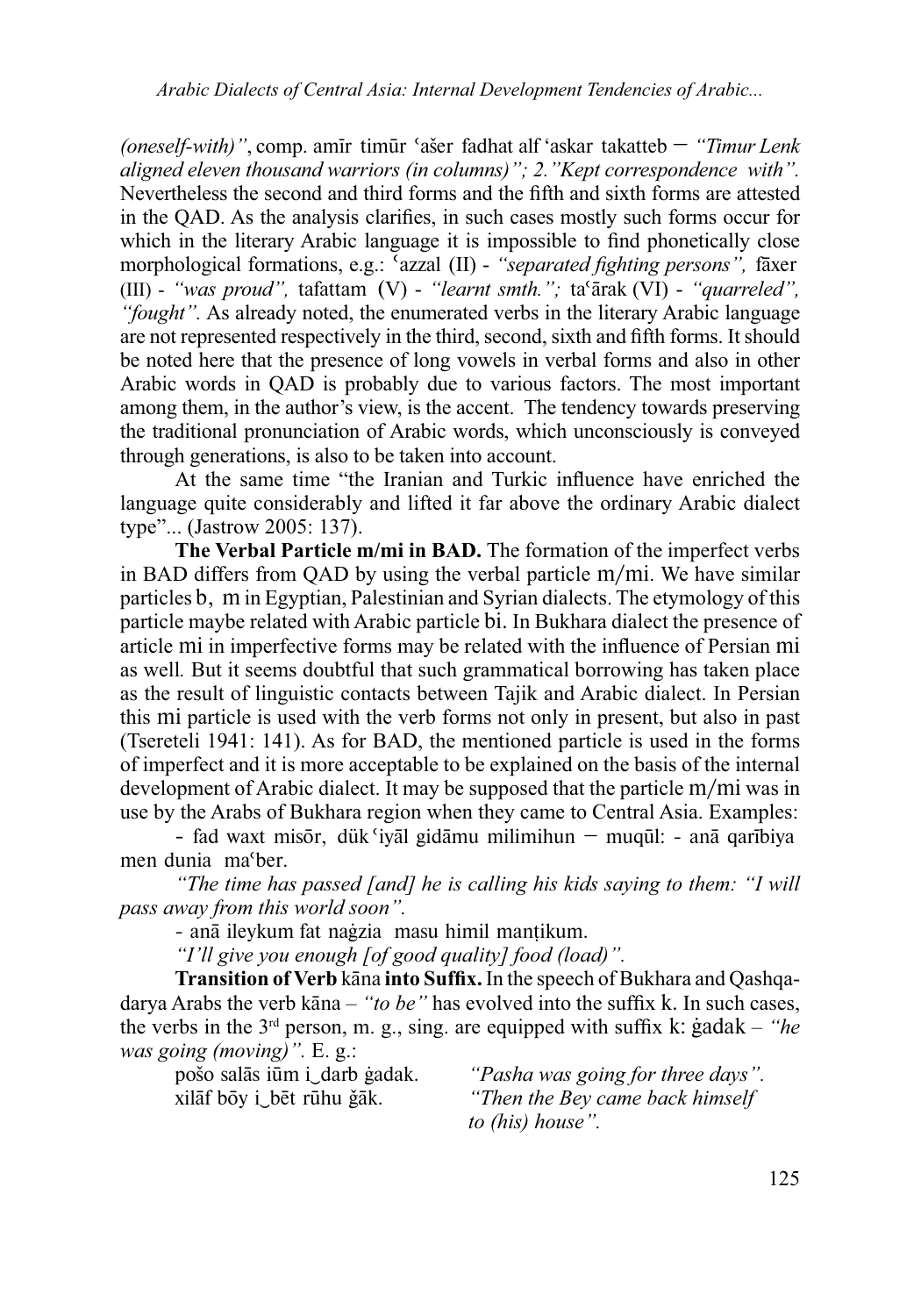For the formation of *Plusquamperfect* to the verb  $\check{g} \bar{a}' a$ , the active participle of the verb kana  $-$  keyyin/koin is added. So we have in QAD  $\check{g}\check{a}'$ kēyyin – "obviously he came" (Tsereteli 1941: 143). In the speech of Jogari I have recorded ğakkin  $(\leq \xi a^2 a \leq k a^2)$ in) and gadakin/gadakkin  $(\leq \xi a d \xi a^2)$ in).

As a result of the loss of final n and afterward long 1 in BAD we have ğak and gaddák. These forms are absent in OAD, but the presence of key vin in ğā' kēyyin in the aforementioned dialect helps us to explain the phenomena of ğak and gaddák in Bukhara Arabic. As a result we see that ga'a and gadā are equipped in the  $3<sup>rd</sup>$  person, m. g., sing. with the suffix k, which in many cases residue of active participle of kana.

The shortening of the verbs kana and gada and their transferring into verbal suffix is the result of internal development of verbal structure in Central Asian Arabic dialects.

The Transitive Verb's Objective Structure. The transitive verbs in BAD are always equipped with pronominal affixes which express the objectives. Usually the objectives are presented in the sentence, but even if they are absent, in any case the verb is always equipped with pronominal affix:

harōmi i bēt daxal, xēt xazah.

"The vagabond entered the house [and] took the string (took it)".

bōy i hal ademi rossa gassah. ugūb zōka illay xallásni.

"The Bey cut off the head of a man [his head], then he saved me".

It is obvious that pronominal suffixes of the verb are expressing objectives by transforming into objective suffixes. Such objective structure we have in some languages unrelated to Semitic languages, like Caucasian languages (Tsereteli 1941: 143). The expression of verb valency by means of the markering of the objectives is one of the interesting peculiarities of verb formation of Central Asian Arabic dialects. In many cases in the recorded material we see that the verbs are markered by objective suffixes which are, in origin, pronominal affixes. So, transitive verbs in our dialects express two persons: subject and object. This linguistic phenomenon may be explained as the tendency of internal development of verb structure in Central Asian Arabic.

The Tense: "Present Indefinite". The formation of the "Present Indefinite" is a result of the internal development of Central Arabic linguistic material (Chikovani 2002: 114). In QAD the "Present Indefinite" is formed by adding to the masdar of the first form the auxiliary verb sawa - "to do smth." in imperfect and corresponding person, e.g.: 'ammalan isi - "he works (usually)", rakabān asi  $-$  "I break in horses (on the whole (usually)":

ana ib rūhi ademivāt 'ammalān asi afarmid.

"[My work is] to give [and] to register the job for the people". zoka i buxoro hast, rakabān isi.

"He is in Bukhara busy with breaking of the horses".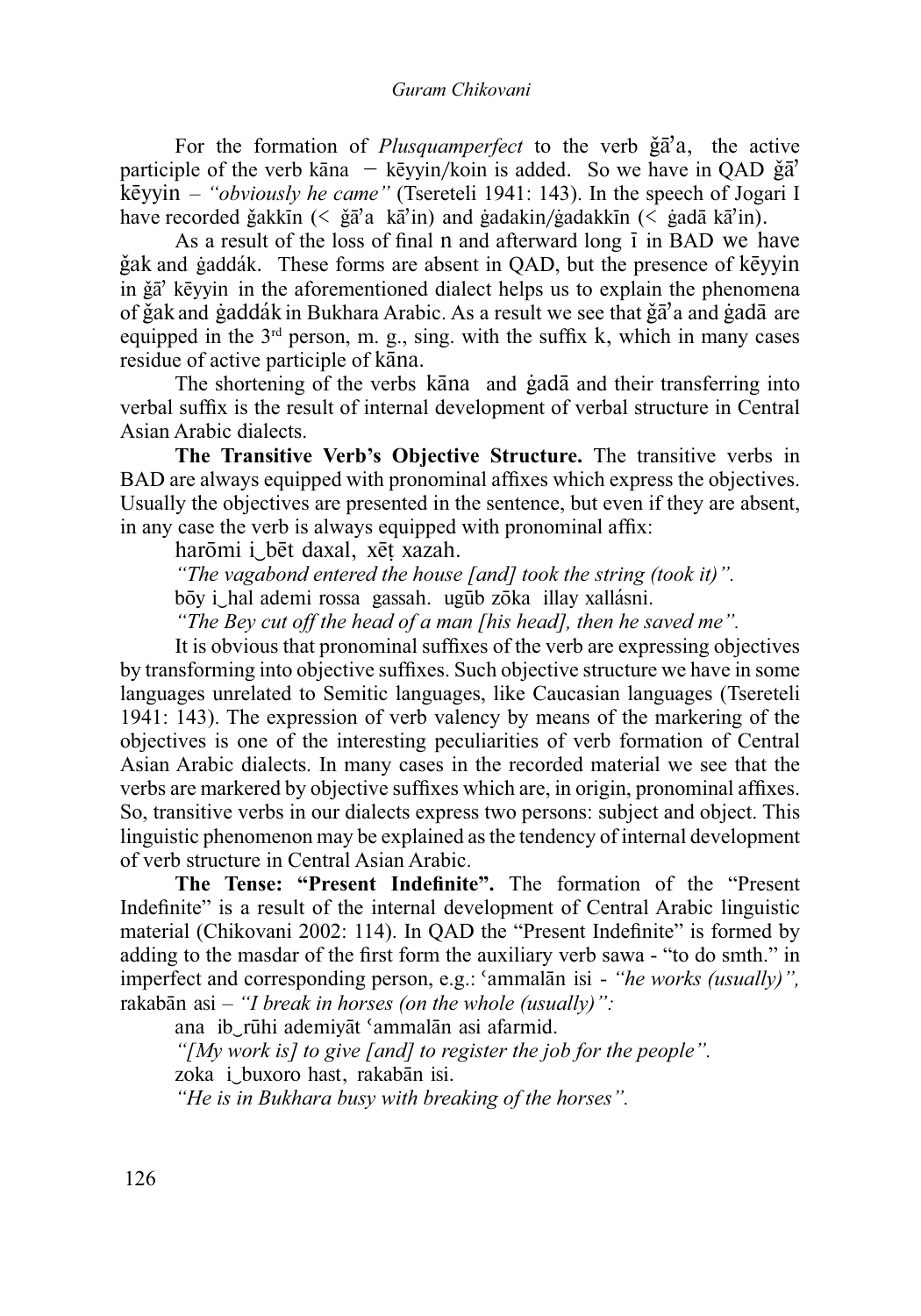"Past Indefinite". "Past Indefinite" is formed by means of the active participle and pronominal suffixes: šāribni – "I drank", mā sāmi'ni – "I heard". This tense has developed in Central Asian Arabic under the influence of Turkish language (Tsereteli 1941: 142):

muva pošo inti šarabti?  $-$ anā mā šāribni.

"Have you drunk the Pasha's water? - [No], I did not drink".

i gappāt pošō anā mā sāmi<sup>c</sup>ni. "I didn't hear the Pasha's words".

"Complex (Immediate) Future". "Complex (Immediate) Future" is formed by the adding of the prefix tā to the verb in imperfective:  $t\bar{a}$ -nogdi – "let's go now", tā-noxuz – "let's take [it]". The particle tā is originated from Arabic hattā:

way sahriyya hama walad ikōkōyāta igūl: - tā-noģdi il-bozor.

"In the morning the boy says to his brothers: "Let's go to the bazaar".

boy binta ihama walad xuttorin sawa, - tā-nokul al-palaw zika ihama itgūl. "The Bey's daughter invited the boy saying [to him]: "Let's eat the pilaf".

"The Present Definite". The present definite conveys a continuous, prolonged action. To a certain extent it resembles the English "Present" Continuous". The indicated tense is formed in the OAD by adding active participle forms of the verb nam to a form of the imperfect (Tsereteli 1941: 142), e.g.: itbub nāyim - "(smb.) is now baking (smth.)", nōkul nāyiminni - "we're now eating". It should be noted here that the participle of the auxiliary verb nam is frequently supplied with a pronominal suffix:

akramkul wēnū? — ha, iğī nāim.

"Where is Akramkul? - [Here is] he, coming".

ieš saweytum? – nokūl nāiminni. What are you doing? –

We are eating now".

**Conclusion.** The objectives of the above study outline characteristics of Central Asian Arabic important to the research history of Arabic language and its development. Internal development of Arabic linguistic material shows grammatical formation on the different level of the language. There is the tendency of word-formation as well. The specifics of Central Asian Arabic dialects are mainly caused by the absence of the influence of Classical Arabic and its dialects. The linguistic contacts are visible on the different levels of the linguistic structure of the mentioned dialects.

## **References**

Akhvlediani, V. G. 1985. Buxarskiy arabskiy dialect. 3-106. Tbilisi: Metsniereba.

- Chikovani, Guram. 2002. Shua aziis arabuli dialegtebi. Kashkadariuli dialegti (fonologia, gramatika, leqsika). Tbilisi: Ena da cultura.
- Chikovani, Guram. 2006-2007. Some peculiarities of Central Asian Arabic from the perspective of history of Arabic language. Romano-Arabica VI-VII. Peripheral Arabic dialects. 29-38. University of Bucharest: Center for Arab studies.